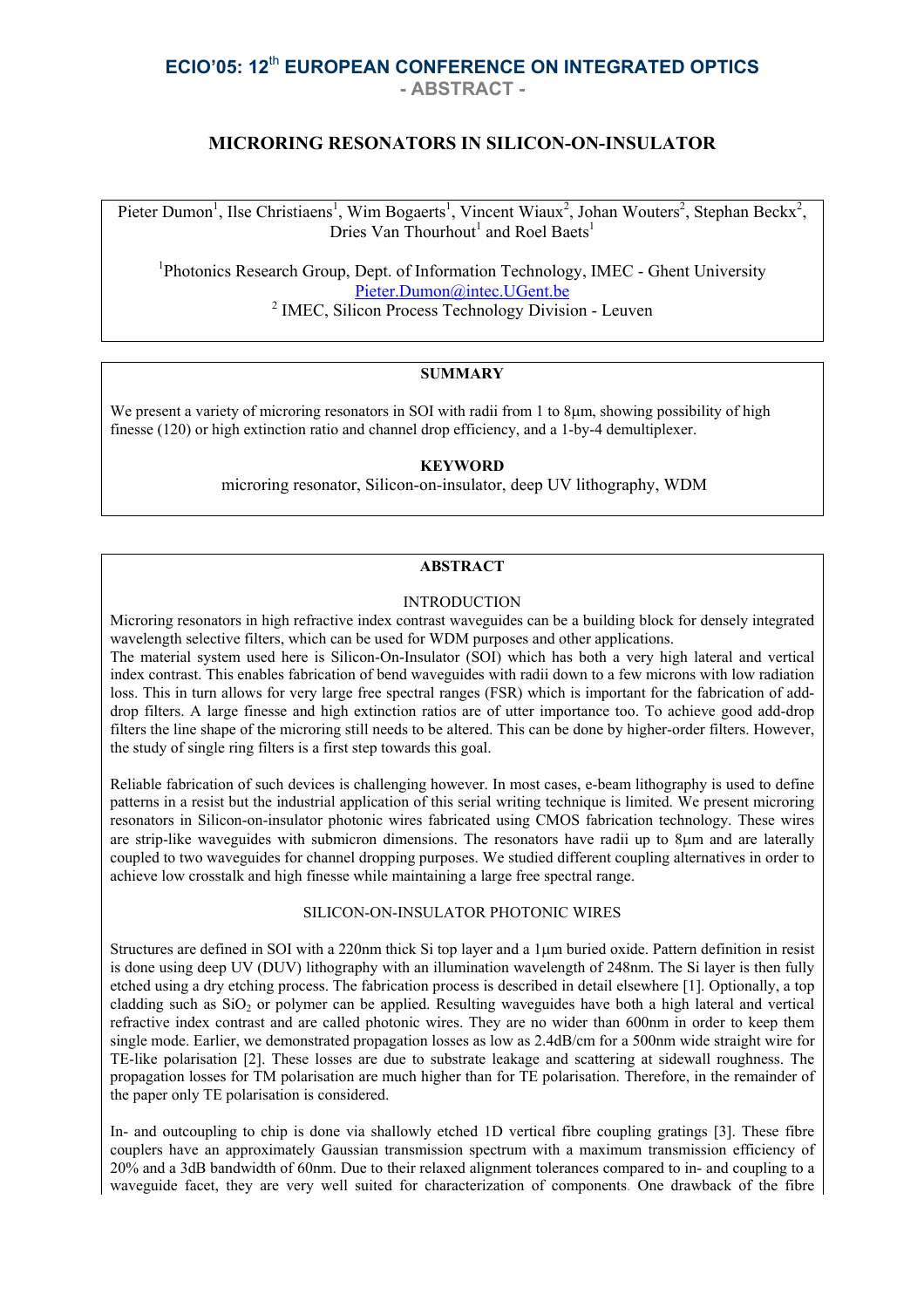# **ECIO'05: 12**th **EUROPEAN CONFERENCE ON INTEGRATED OPTICS - ABSTRACT -**

couplers is that normalisation of measured spectra becomes more difficult if a broad wavelength range is considered. Transmission spectra plotted hereafter show the unnormalized transmission from laser to detector through the sample, thus including about 15dB coupling loss.

It is possible to reduce the polarisation dependency of straight wires by making them more squared. However, obtaining polarisation independent functional circuits is very difficult. By extending the principle of the fibre coupling gratings to 2D, polarisation diversity can be used in order to relieve polarisation dependency problems [4].

#### CIRCULAR RING RESONATORS

The first devices fabricated are circular ring resonators coupled to two straight waveguides. The gap between ring and straight waveguide is limited to about 200nm due to technological limitations. This makes coupling between the ring and waveguides difficult and smaller than 1%. This can be seen in Fig 1 which shows the power coupling coefficient for different gap widths for a 5µm radius ring. These are the results of simulations based on coupled mode theory [5].

With a 5um radius ring, a FSR of 17nm is obtained but drop efficiency is very low due to the low coupling. Also, Fig. 2a shows that resonances are often split. This is due to coupling to the counterpropagating mode induced by the surface roughness. As explained in [6] this effect only appears if the coupling coefficient is sufficiently low. We applied a BCB top cladding in order to enhance the coupling. This polymer has a slightly higher refractive index (1.5) than the air cladding. The increase in the coupling coefficient is clear from simulations (Fig 1). The measurements also clearly show the increase of the coupling and the absence or large reduction in the splitting of the resonances (Fig 2b). Reduced waveguide dispersion also leads to a net increase of the FSR to 18.5nm.

Due to low coupling and high FSR the finesse of this kind of device is high, up to 120. However, for WDM purposes coupling should be increased. Therefore, we looked at other ring resonator configurations to enhance coupling between cavity and waveguides.

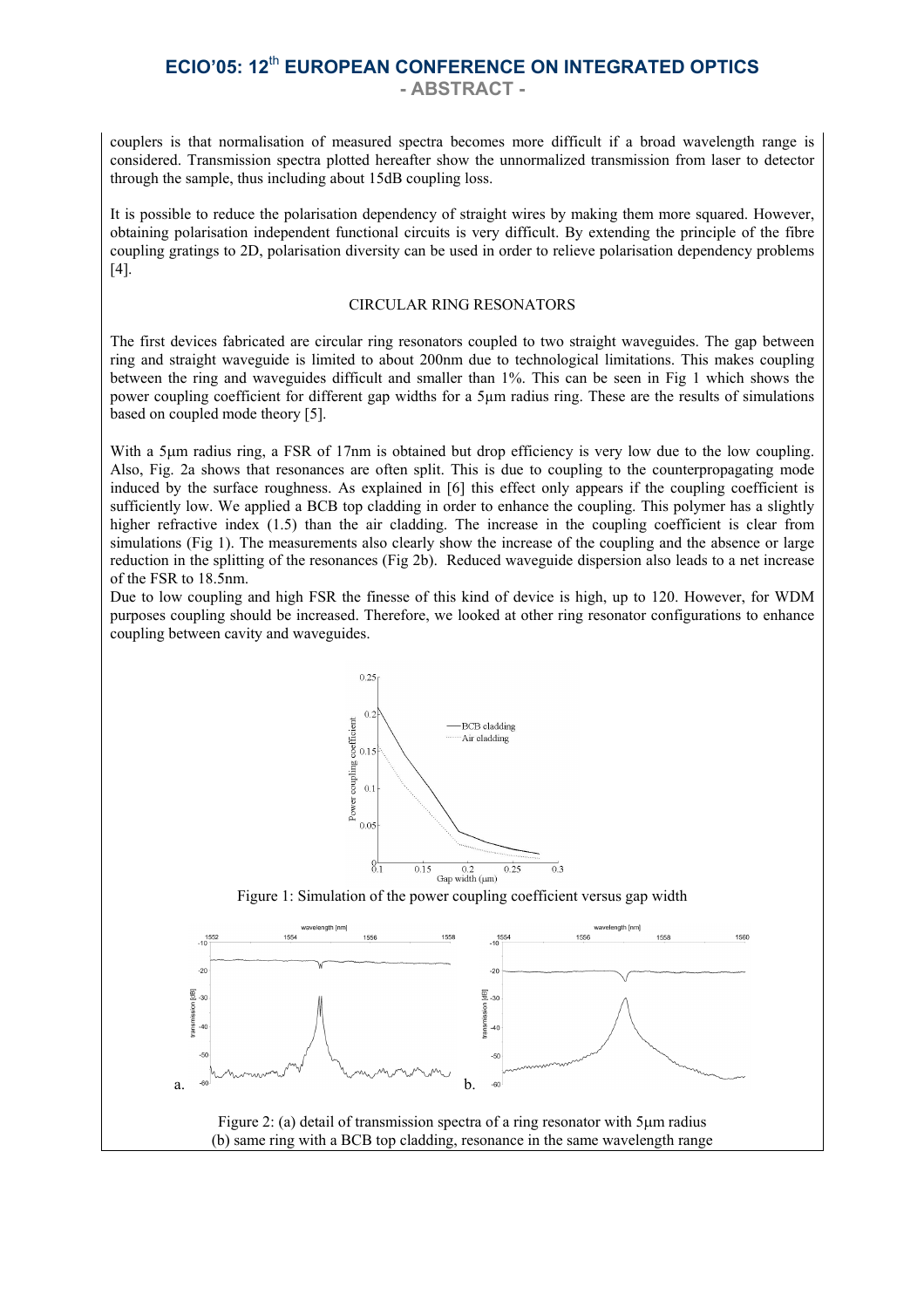# **ECIO'05: 12**th **EUROPEAN CONFERENCE ON INTEGRATED OPTICS - ABSTRACT -**



Figure 3: racetrack with 1µm radius (left) SEM picture (right) transmission spectra

#### RACETRACK RESONATORS

One option is to include a straight coupling section, leading to a racetrack form resonator (Fig. 3). We fabricated racetracks with radii of the bend section between 1 and 6 µm. Transmission spectra of a racetrack with 1µm radius are shown in Fig. 3. With 1µm radius, a Q of around 2100 is obtained but the drop efficiency is low. To our knowledge, it is the first time rings with such a small radius have been presented. For larger radii, the ring losses decrease quickly. With a 2µm radius, drop efficiency is already much larger and Q factors in the range 5000-9000 are obtained. We also fabricated racetracks with 5µm radius and larger coupling section. The larger coupling leads to a high add-drop extinction ratio of -20dB and 50-70% drop efficiency at Q factors still larger than 3000. This is illustrated in Fig. 4.

### RING RESONATORS COUPLED TO BENT WAVEGUIDES

While racetrack resonators can clearly enhance coupling, their FSR is limited. Another option is coupling to bend waveguides [7]. The topology is illustrated by Fig. 5. By carefully choosing the widths of cavity and bus waveguides, a good phase matching can be obtained and coupling can be high without lowering the FSR as in the case of the racetrack resonator. We fabricated bend-coupled resonators with 5 and 8µm radius. The amount of coupling is varied by varying the angle over which both waveguides are coupled. Coupling is large enough to obtain a relatively high extinction ratio (-10 to -15dB) and high drop efficiency, although these first devices are still far from optimized.



Figure 4: transmission spectra of a racetrack resonator with 5µm radius